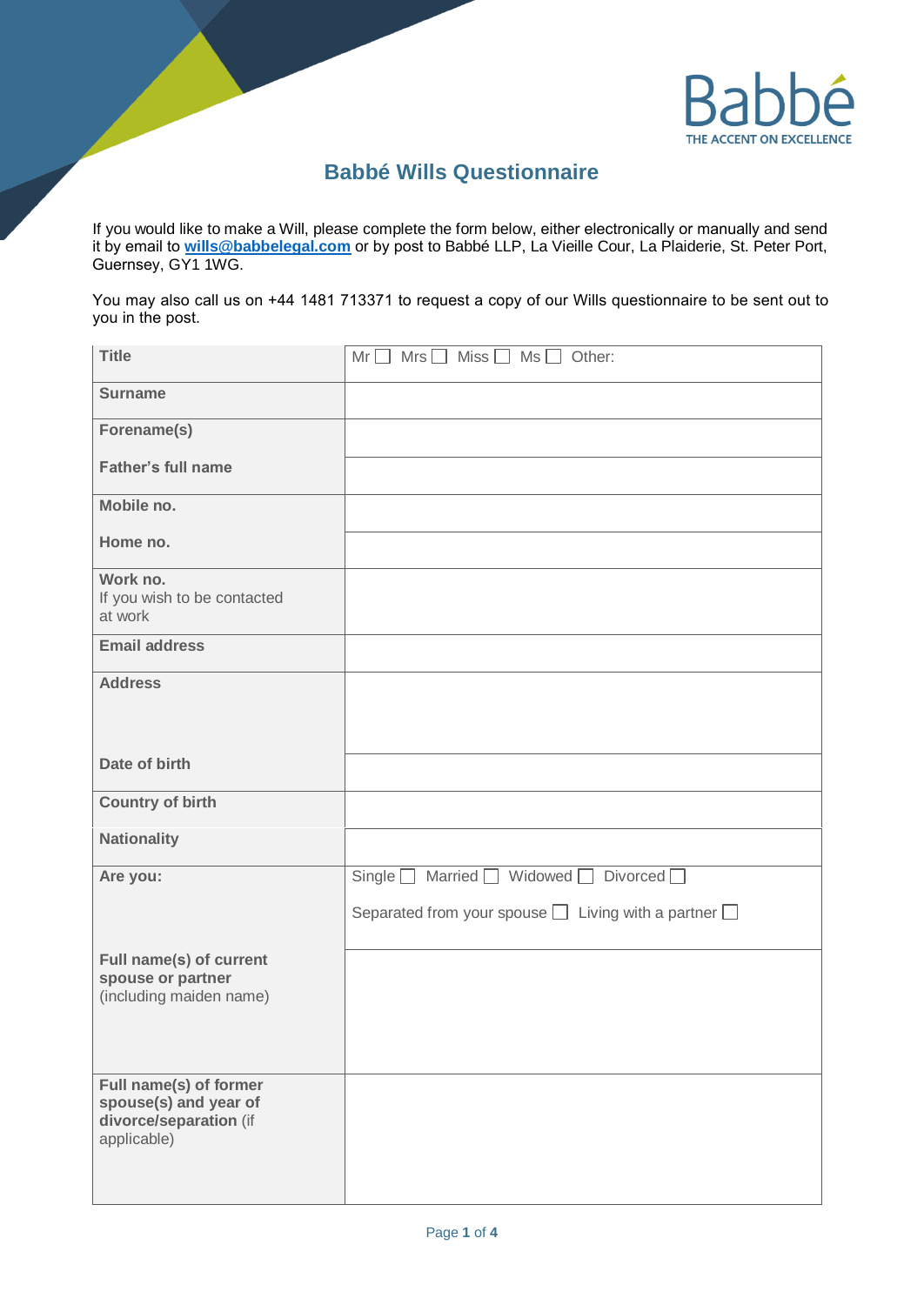| Do you have any children<br>with your current<br>spouse/partner?<br>If so, please state full names<br>of children, address and<br>date of birth                                                                                                                                                                                                  |  |
|--------------------------------------------------------------------------------------------------------------------------------------------------------------------------------------------------------------------------------------------------------------------------------------------------------------------------------------------------|--|
| Do you have any children<br>from a previous marriage/<br>relationship?<br>If so, please state full names<br>of children, address and<br>date of birth                                                                                                                                                                                            |  |
| Does your spouse or<br>partner have children from<br>a previous marriage/<br>relationship<br>If so, please give details                                                                                                                                                                                                                          |  |
| Have you ever made a Will<br>or Wills before?<br>If so, please give details and<br>dates                                                                                                                                                                                                                                                         |  |
| Do you own any assets<br>outside of Guernsey?<br>If so, please give details                                                                                                                                                                                                                                                                      |  |
| Do you own assets jointly<br>with someone else?<br>If so, please confirm<br>relationship                                                                                                                                                                                                                                                         |  |
| Whom do you wish to appoint<br>as your Executors? Please<br>provide full names and contact<br>details.<br>Please note that Babbé can act if<br>you wish.<br>NB: If your chosen Executor<br>is an individual, please<br>consider whether you would<br>like to appoint a substitute<br>Executor should this<br>individual have died before<br>you. |  |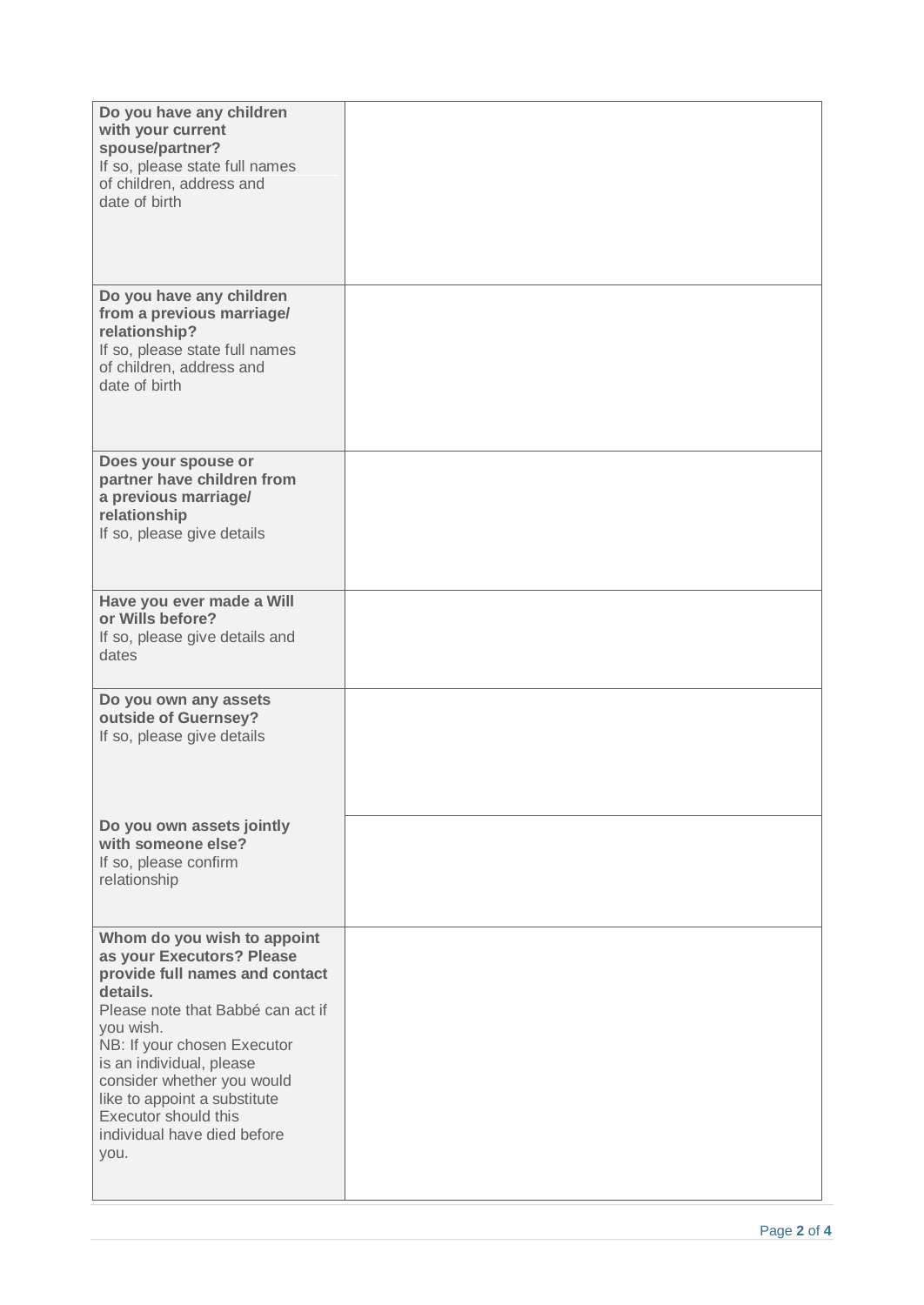| Please state if you would like to<br>make specific bequests (e.g.<br>specific amount of money or<br>specific items)                                                                                                           |  |
|-------------------------------------------------------------------------------------------------------------------------------------------------------------------------------------------------------------------------------|--|
| Please indicate how you would<br>like your assets to be<br>distributed upon your death.                                                                                                                                       |  |
| Please state the full name and<br>addresses of any beneficiaries<br>and their relationship (e.g.<br>relative, friend, charity etc.)                                                                                           |  |
| Please indicate if you would like<br>to name any substitute<br>beneficiaries in the event that<br>any one or more of your<br>beneficiaries have died before<br>you (or whether failed gifts<br>should fall back into residue) |  |
| Are any of your beneficiaries<br>under the age of 18?<br>If so, please give details                                                                                                                                           |  |
| Do you wish to name guardians<br>for any minor children?<br>If so, please state their full names<br>and addresses and any substitute<br>guardians                                                                             |  |
| Do you wish to include funeral<br>preferences in your Will?<br>If so, please confirm details                                                                                                                                  |  |